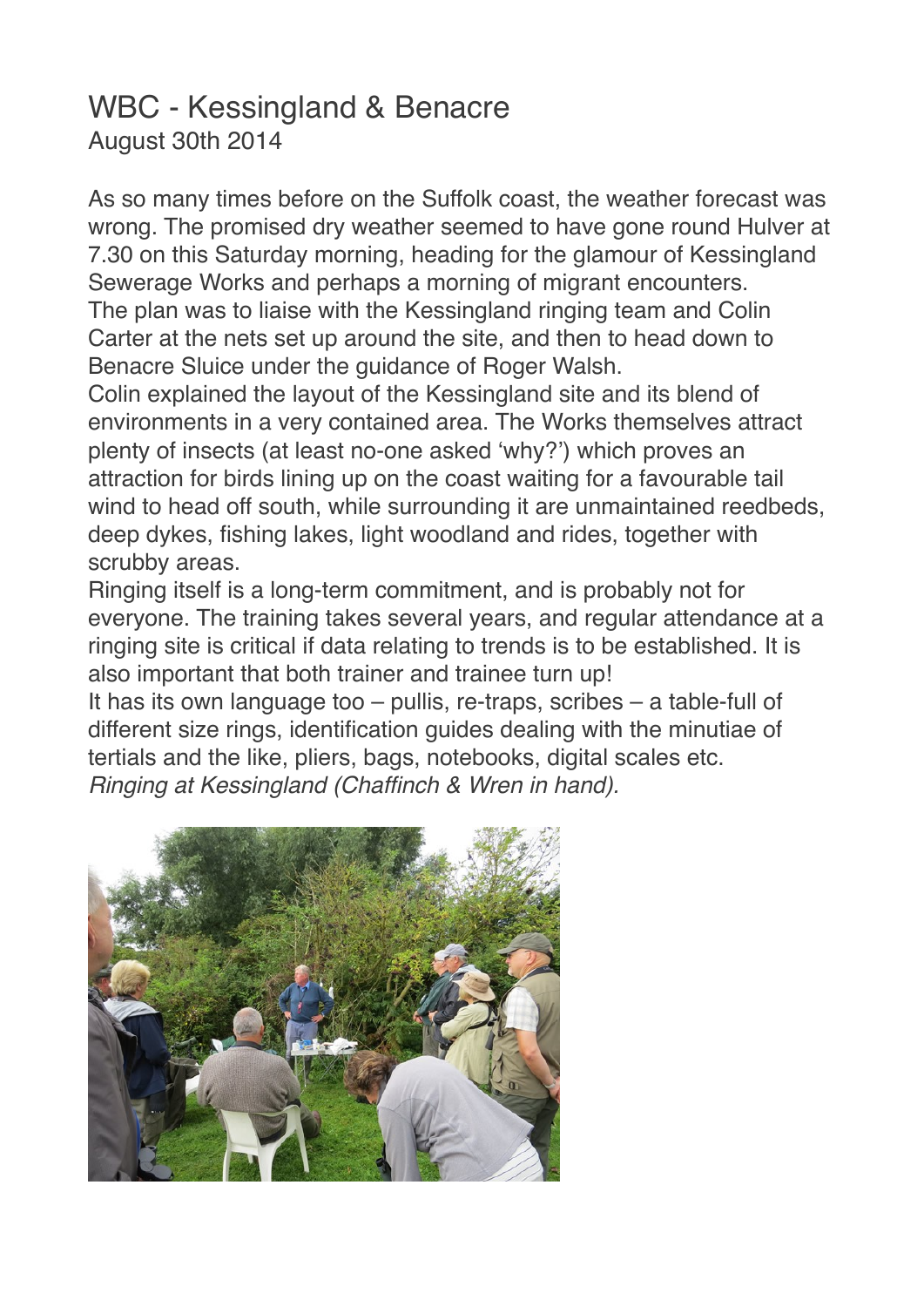

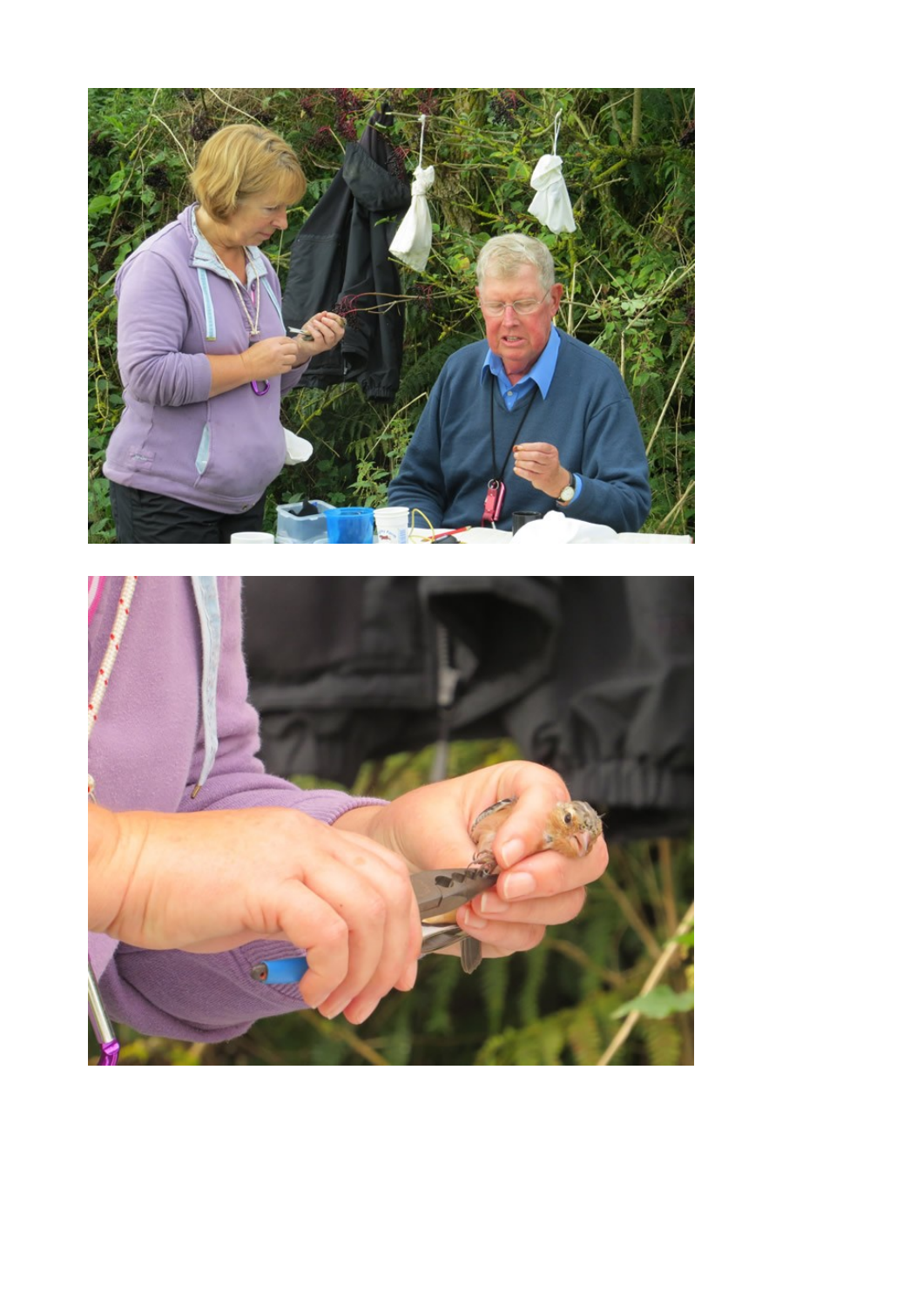

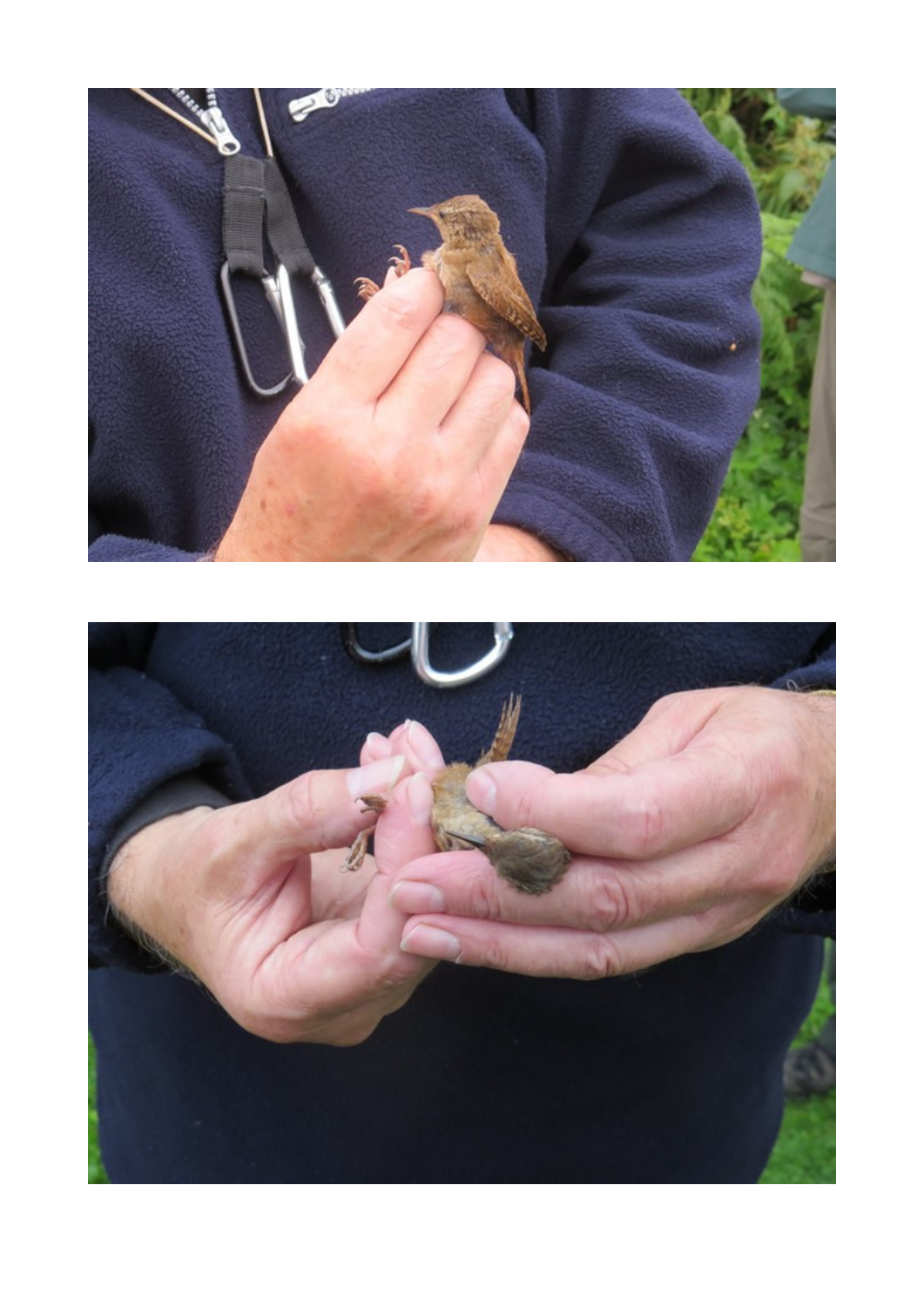

Colin explained that the team were licenced to use recordings of calls and songs, and these were now supplied on MP3 loops, played into small speakers and hidden around the site. That explained the sudden song of Wood Warbler and ChiffChaff which – even when you know it's a recording – still fooled me twice. Goldfish memory….

Ringing also gives you the chance to examine birds in a detail not even Swarovski or Zeiss can match: the V-shape of fat on the breast, revealed by blowing the feathers gently, or the spots on a young Wren's tongue, for instance. But – as Colin pointed out – it is critical the ring goes on first, each one meticulously logged. Too many times a fulsome explanation of the bird's anatomy and migration weight has been followed by its release, with the ringer realising no ringing happened… We explored the site, catching ChiffChaffs, Whitethroat and Lesser-Whitethroat, Chaffinch, watched sullenly by a sickly Wood Pigeon, perching out the rain. Must have been something it ate….but let's not go there at this location.

Rings were clamped onto a couple of Wrens and a rather portly Garden Warbler, and then – RAPTOR ALERT! At first thought to be a Common Buzzard, but – although against the now clearing sky and fairly lofty –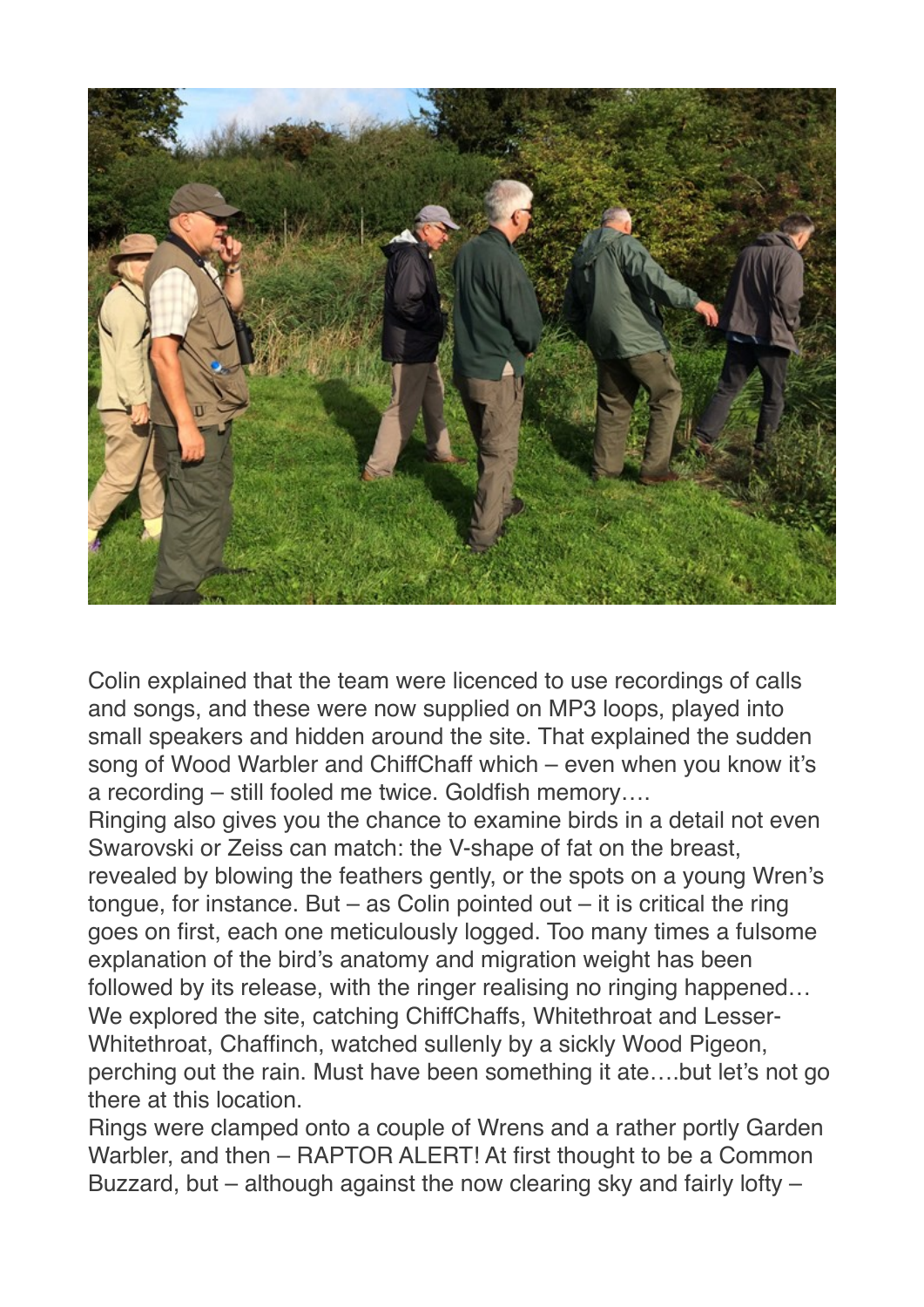there was much about the profile that suggested Honey Buzzard. But that's how it had to remain – 'probable' Honey Buzzard, which was one up from 'possible'….

And so, to stage 2, and a big thanks to Colin and his team.

The weather was cheering up as the breeze picked up and we headed towards the beach.

The coast had been fairly active during the previous week, bringing Wryneck and Icterine Warbler to various spots – Twitter was announcing a Greenish Warbler at Southwold that very morning.

The extensive, flat, grassy, shingly terrain of Kessingland is a top spot at migration time, with low bushes, brambles and the River Hundred separating the scrub around the caravan park from the Bencacre reserve.

You've got to get up pretty early to beat the dog walkers though, and it seems compulsory that everyone in Kessingland must own at least three.

The breeze was certainly picking up now, keeping what birds there were down, so we headed round the inland edge of the site, picking up Swallow, a few House Martins and Whitethroat on the way.

Bushes round the river produced Linnet and some good views of a pair of Stonechat (and a few alarm calls from a hidden Blackcap) before we got onto the first of four or five Wheatear.

The way they scamper a few paces then stand bolt upright always gives the impression they are announcing themselves to the birder trying to identify them -'I, sir, am a WHEATEAR!' before scampering off again. We headed off over the Sluice (after Roger had picked up on a couple of Sandwich Terns heading south over the sea) aiming for Beach Farm at Benacre, where the track runs in a gully for a couple of hundred yards, and thus was likely to provide calmer conditions. We were accompanied on-and-off through this journey by a female Sparrowhawk, which obliged us with a brief perched view.

Turning right up the track to the farm, Kevin spotted a Hobby, flying south and right over our heads.

Dragonflies had been fairly obvious throughout the morning, and I suspect this is what the bird was after. We'd had pretty good numbers of Southern Hawker, Brown Hawker and a few Common Darter. Butterflywise, it had been quiet – mainly Speckled Woods at the ringing site, but it wasn't good weather for them.

It was Helga who first located the Pied Flycatchers; a pair of them, using a dead tree as a feeding perch. At first they frustrated the scopes –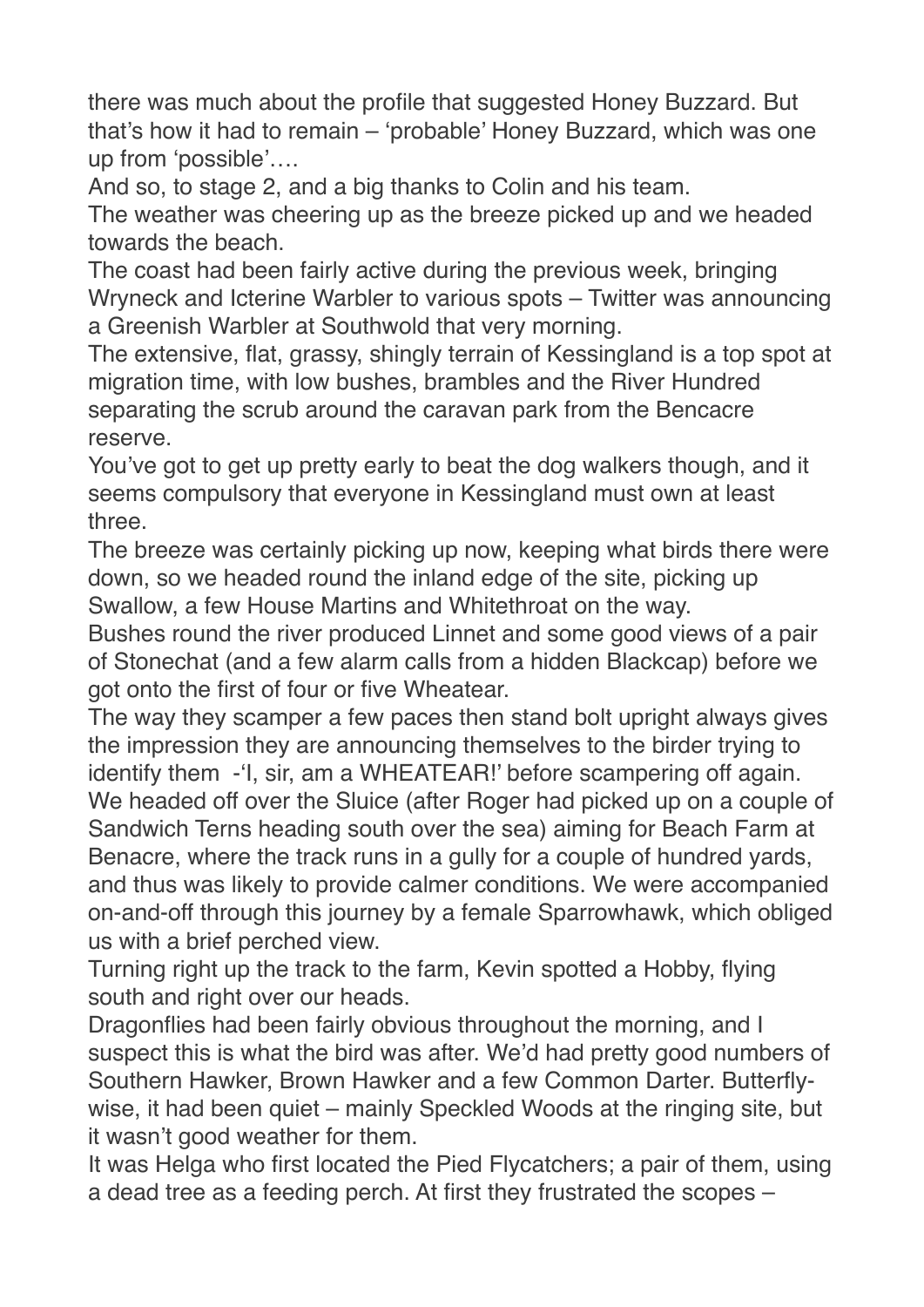perching briefly before heading right and down, out of sight, before returning to not-quite-the-same branch. However, one finally settled, providing rare east coast views of this cute little migrant, with its little slashes of white on the wing, like lobster claws….



Pied Flycatcher by Jane

Eventually, we had to walk on and disturb them, as others were trying to use the path. We scanned the paddock hopefully, looking for something like the serpentine head of a Wryneck, but it was pretty quiet. Further up past the farm, large flocks of Linnet and Goldfinch were located in the hedges.

So, we headed back. The beach had been breached between Beach Farm and Benacre Broad, so it probably wasn't worth heading any further south

Rob, Helen and myself dawdled a little at the turn-around, and got further good views of the Flycatchers, which were now in another dead tree on the other side of the paddock – or perhaps these were another pair? Or were we just being greedy?

Altogether, an absorbing morning, taking advantage of Colin Carter's encyclopaedic knowledge gained over a lifetime of birding, a good walk, good company and good birds.

But – Bird of the Day? Does a 'definite' Pied Flycatcher and Hobby outweigh a 'probable' Honey Buzzard?